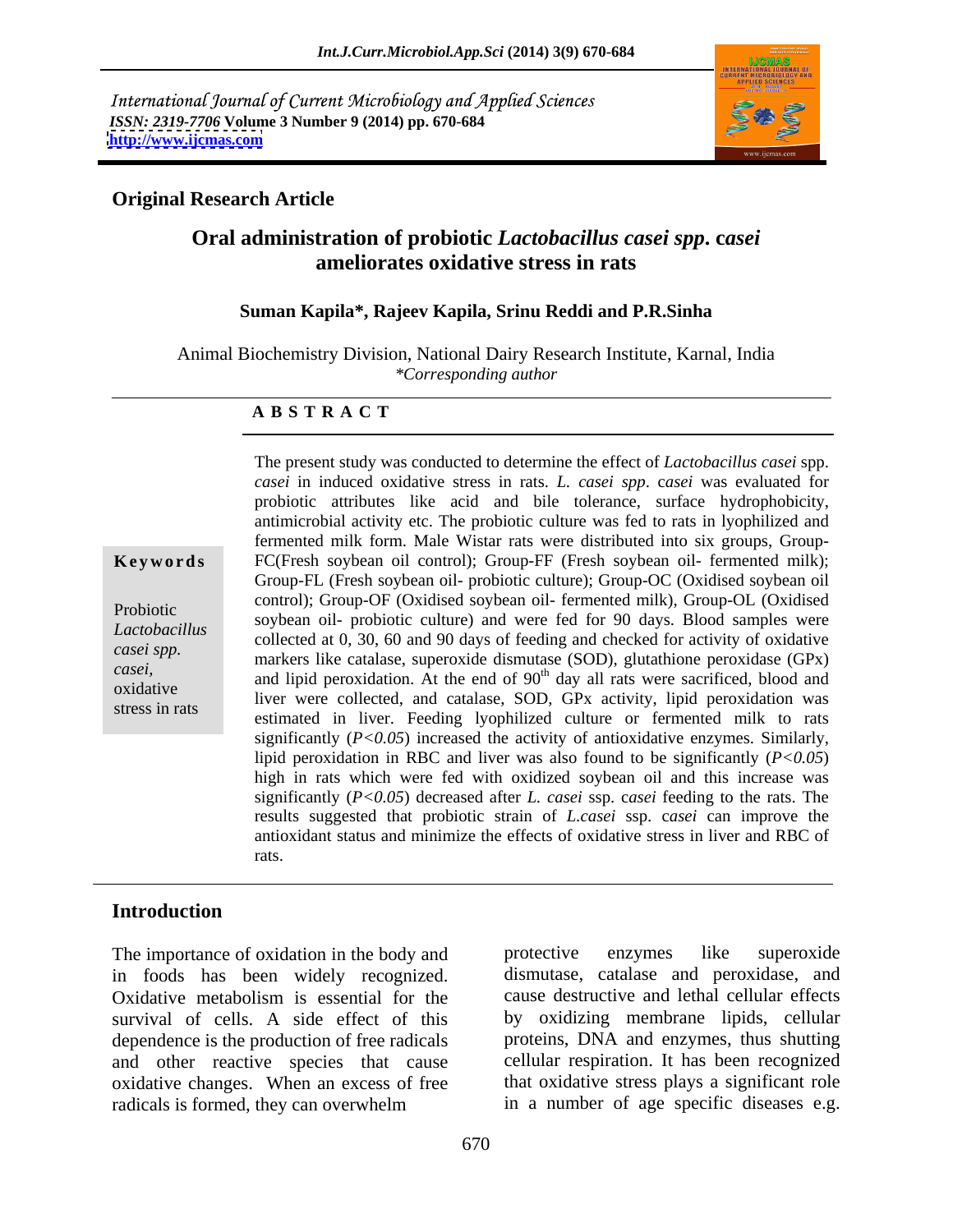Alzheimer disease (Liu et al., 2003).Other *et al*., 1994; 1996; Lin and Yen, 1999, pathological condition associated with Kapila et al.,2006)*.* Moreover, some studies evidence of significant free radical mediated injury includes atherosclerosis, diabetes, possess antioxidative activity (Kaizu et al., rheumatoid arthritis (Abuja et al., 2001; 1993; Kullisaar et al., 2002; Kapila et Halliwell and White., 2004; Hoelzl et al., 2005). Strong attention has recently been focused on the importance of the protective defense systems in living cells against damage caused by active oxygen and free radicals. Several endogenous antioxidants have been found to play an important role in non-enzymatic protection. In addition to vitamin E, vitamin C, carotene, ubiquinols natural defense systems, there is increasing antioxidants, which are candidates for disease prevention and for extending the life

microbial food supplements that benefit 2001). The two strains of bacteria among intestinal microbial balance by antimicrobial enhancement of immune potency, and antitumorigenic activities (Salminen, 2001, Andersson et al., 2001, Kapila et al., 2007, 2013 and Kemgang et al.,2014). The reactive oxygen species scavenging ability of microorganisms has been investigated by<br>many workers (Kaizu et al., 1993; Zommara

671

have shown that certain lactic acid bacteria al.,2006;Ou et al., 2009).

span of animals.<br>Bile tolerance is another important Probiotics have been defined as live bacteria since this enables them to survive, human health (McFarland, 2000; Salminen, action in the small intestine (Gilliland and lactic acid bacteria (LAB) recognized as reported that organisms exhibiting higher most important to health are lactobacilli and cell surface hydrophobicity showed good bifidobacteria. Lactobacilli (which include adhesion index to epithelial cells and would *Lactobacillus acidophilus* and *Lactobacillus*  have an added advantage to grow in *casei* among many others) are concentrated gastrointestinal tract. Only bacteria that can in small intestine and are most often survive passage through the stomach and implicated in assisting the establishment of a can colonize the intestinal will exert any normal microflora' called as probiotics. effect on the host. So, in the present study Viable lactic acid bacteria of probiotic foods probiotic attributes of *Lactobacillus casei* have several scientifically established and/or ssp *casei* were investigated and was used to clinically proved health effects, such as evaluate its antioxidative property in reduction and prevention of diarrheas of oxidized soyabean oil induced oxidative different origin, improvement of the stress in rats. This could be one step further activity, alleviation of lactose intolerance properties of *Lactobacillus casei* ssp *casei* in symptoms, prevention of food allergy, the development of strategic management to Lactobacilli, which are to be used as dietary adjuncts, must survive the extremely low pH of human stomach (Klaenhammer, 1982; Kim, 1988). Acid tolerant strains obtained through natural selection techniques by sequential exposure to hydrochloric acid (pH 3.5 to 7.0) exhibited growth advantages in stability, lactose utilization, protease activity, aminopeptidase activity and cell wall fatty acid profile over those of acid sensitive parents (Chou and Weimer, 1999). Bile tolerance is another important characteristic of probiotic lactic acid to grow and to perform their beneficial Walker, 1990). Prakash *et al*. (1997) to understand the mechanisms and probiotic minimize the oxidative stress in cells.

## **Materials and Methods**

## **Animals**

many workers (Kaizu *et al*., 1993; Zommara Male albino rats of Wistar Strain (6-8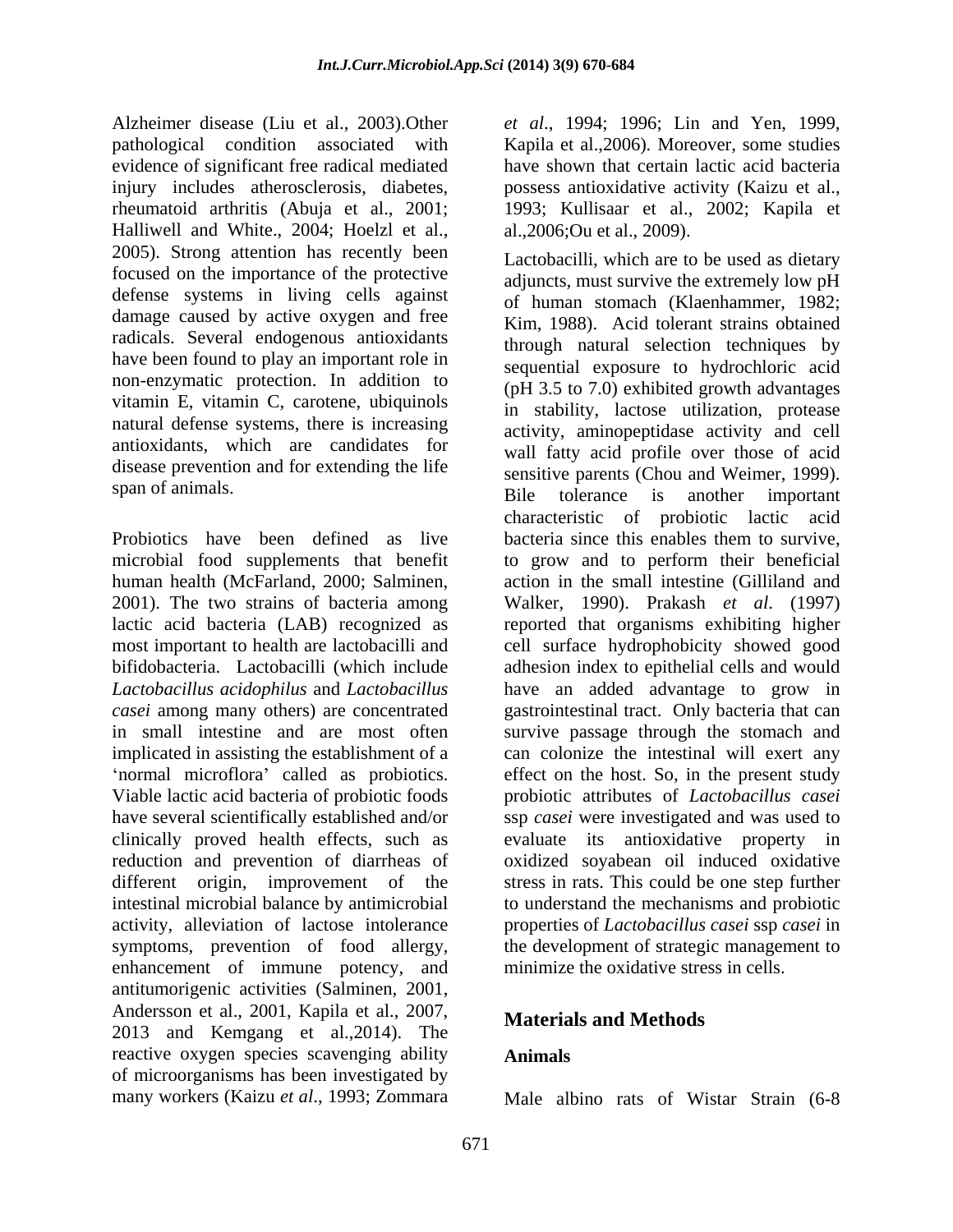weeks) were obtained from Small Animal botained was resuspended in a media (10%) House of Haryana Agricultural University skim milk, 1.5% gelatin and 8% sucrose) in (HAU), Hisar, India. The experimental protocol was got approved from the Institute medium and lyophilized using a lyophiliser Ethics Committee of Animal Experiments (IEAE), National Dairy Research Institute (Deemed University), Karnal, India. The rats were fed with synthetic diet (43.3% Starch, 16.6% Casein, 10% Sucrose, 20 %fat, 3.5 % Mineral mixture, 1% Vitamin mixture, the culture *Lactobacillus casei* spp. *casei* in 0.25% Choline chloride, 0.3% Methionine). Solutions assumed milk procured from the Vitamin and mineral mixture were prepared Experimental Dairy Unit, NDRI, Karnal. and blended in synthetic diet according to The milk was boiled at 90  $\mathrm{C}$  for 30 minutes AOAC (1984). with constant stirring and then allowed to

Thirty six male rats were distributed (6 rats each) into six groups as described in table- 1. Three groups were fed with 20% fresh committed the electron of refinement into soybean oil and alongwith either of three skim milk/fermented milk/lyophilized<br> **Durbighization of Lutch cillus and interesting** *L.casei.* Another three groups of rats were **roups roups** *spp. casei* culture given diet containing 20% oxidized oil alongwith either of three i.e. skim<br>  $\frac{d}{dx}$  Acid and bile tolerance milk/fermented milk/ lyophilized *L.casei.* The synthetic diet was supplemented either with skim milk or fermented milk or lyophilized *L.casei* at the rate of 5%. Oxidized soybean oil was prepared by heating fresh soybean oil at 60 $^{0}$ C for 15 days and peroxide value was estimated to

*Lactobacillus casei* spp. *casei* was procured from National Collection of Dairy Cultures (NCDC), National Dairy Research Institute (NDRI), Karnal, India. The culture was activated prior to use by sub culturing twice in MRS broth for 18 h at 37 $^{0}$ C (deMan et al., 1960). The culture was sub-cultured at  $1.5\%$ , 2% of Ox-bile (Himedia Laboratories least thrice prior to experimental use. Sub cultured cells were harvested and washed with normal saline. The cell pellet so

obtained was resuspended in a media (10% a volume of 1/10th of original growth (Heto Lyo Lab 3000).

## **Fermented milk**

**Grouping of animals**<br>
pH value (4.98) and titratable acidity (0.7%) Fermented milk was prepared by inoculating skimmed milk procured from the  ${}^{0}C$  for 30 minutes cool up to 30 $\mathrm{^0C}$ . The culture was inoculated (1%) and kept for 18 hours on 37  $^0C$ . The  ${}^{0}C$ . The were within the range typically of normal dahi or yogurt. After fermentation, colony forming unit per gram of fermented milk was counted by plating.

#### **Probiotic attributes of** *Lactobacillus casei spp. casei* **culture**

## **Acid and bile tolerance**

 ${}^{0}C$  for 15 al., (1997) with some modifications. In 91 meq.  $\frac{1}{2}$  was adjusted to pri 3.5, pri 2.5 and pri 2.6 and pri 2.6 and pri 2.6 and pri 2.6 and pri 2.6 and pri 2.7 and pri 2.7 and pri 2.7 and pri 2.7 and pri 2.7 and pri 2.7 and pri 2.7 and pri 2.7 and pri 2.7 an **Bacterial culture** and the control of the control of the control of the control of the control of the control of the control of the control of the control of the control of the control of the control of the control of the Tolerance of *Lactobacillus casei* spp. *casei*  for low pH (Acid tolerance) was estimated in culture by using the protocol of Clark et al., (1997) with some modifications. In Brief, The MRS broth (deMan et al., 1960) was adjusted to pH 3.5, pH 2.5 and pH 2.0 native pH of 6.5 was used as control. Survival of *Lactobacillus casei* spp. *casei* in acidic MRS broth was evaluated at 2h of incubation (log phase of growth) by plating cells on MRS agar.

 ${}^{0}C$  (deMan et case culture was estimated as described by Bile tolerance of *Lactobacillus casei* spp. *casei* culture was estimated as described by Gilliland et al., (1984). In brief, 0.5%, 1%, 1.5%, 2% of Ox-bile (Himedia Laboratories Pvt. Ltd, Mumbai, India) was supplemented (w/v) in MRS broth. The broth without Ox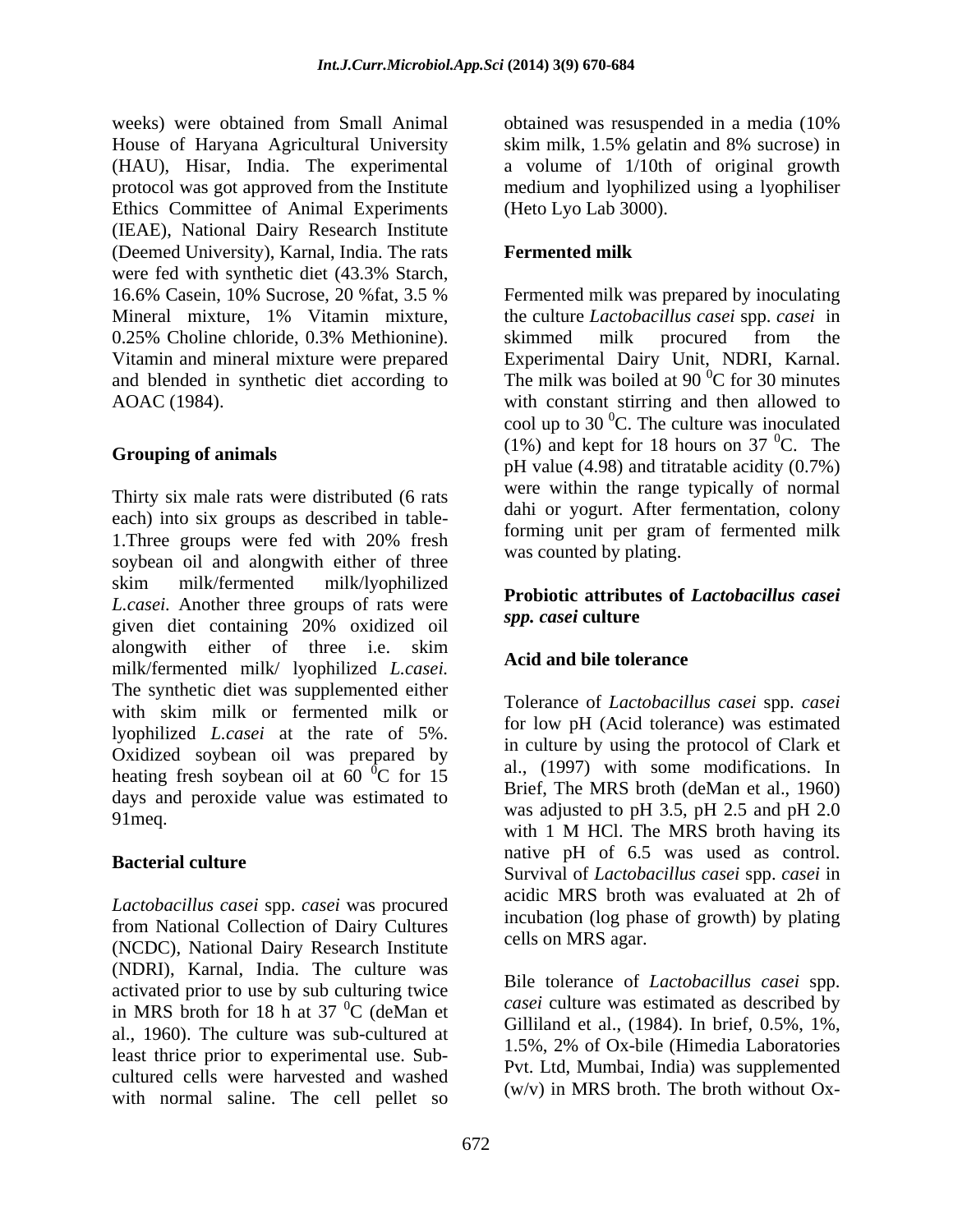*Lactobacillus casei* spp. c*asei* culture was inoculated in MRS broth supplemented with *Staphylococcus aureus* (NCDC-109), and without Ox-bile and incubated for 3h at  $E$ *hteococcus faecalis, Leuconostoc*  $37<sup>0</sup>C$ . Survival of bacteria in MRS broth

## **Cell surface hydrophobicity**

Cell surface hydrophobicity of *Lactobacillus casei* spp. *casei* was determined as described by Rosenberg et al., (1980). In brief, cells The antioxidative activity of *Lactobacillus* from actively grown culture in MRS broth *casei* spp. *casei* was determined by using was harvested, washed twice and thiobarbituric acid (TBA) method (Kaizu et resuspended in 5 ml of phosphate urea al., 1993) which is based on inhibition of magnesium sulphate buffer (pH 6.5) and linoleic acid peroxidation by intracellular absorbance was read in spectrophotometer at cell free extract (Kapila et al., 2006). 400nm  $\lambda_{\text{max}}$ . The initial optical density (OD<sub>initial</sub>) of the cell suspension was adjusted (ODinitial) of the cell suspension was adjusted unsaturated fatty acid. Intracellular cell free to 1.0. To 3 ml of bacterial suspension extract of *Lactobacillus casei* was prepared slowly 0.6 ml of n-hexadecane or Xylene or by sonicating 10 mg of wet harvested cells Octane was added. The suspension was incubated at 37  $\mathrm{^{0}C}$  for 10 min and vortexes contents were centrifuged at 3000 $\times$  g for 10 for 2 min and kept in standing position so, min and supernatant was taken as hydrocarbon layer allowed to rise intracellular cell free extract. completely. After 1 h aqueous phase was removed and the final absorbance (ODfinal) **Feeding trials in rats and assessment of** was read using Spectrophotometer. The **oxidative markers** decrease in the absorbance was taken as a measure of percent cell surface Rats distributed into six groups (Group-1 to hydrophobicity and calculated by using Group-6) were fed for a period of up to 3 formula Hydrophobicity  $(\%) = [(\text{OD}_{initial} - \text{months } (90 \text{ days}) \text{ as described earlier in}$  $OD_{final}$ )/  $OD_{initial} \times 100$ . section-2.2. Orbital venous blood from rats

The agar spot assay as described by Fleming antimicrobial activity of *Lactobacillus casei* spp. *casei*. The indicator organisms used National Collection for Dairy Cultures,

bile was taken as control. Actively growing National Dairy Research Institute, Karnal, was evaluated by plating cultures on MRS were maintained in Brain Heart infusion agar. broth. Tryptone glucose yeast extract broth India. *Bacillus cereus* (NCDC-66), *Staphylococcus aureus* (NCDC-109), *Enteococcus faecalis, Leuconostoc mesenteriodes* and *Escherichia coli* V517 was used for growing *Leuconostoc mesenteriodes* LY.

## **Antioxidative activity**

Linoleic acid was used as the source of in normal saline for 2 min at  $0^{\circ}$ C. The and supernatant was taken

## **oxidative markers**

Antimicrobial activity **190th** days of feeding in a heparinised tube (2 et al. (1975) was followed to evaluate the in normal saline (0.9% NaCl) and RBC was were *B. cereus* (NCDC-66), *S. aureus* used to estimate catalase, superoxide (NCDC-109), *E. faecalis*, *L. mesenteriodes* dismutase (SOD), Glutathione peroxidase LY, *E. coli* V517. The pathogenic cultures and lipid peroxidation (Malondialdehyde, used in this study were obtained from MDA). Haemoglobin content in blood was section-2.2. Orbital venous blood from rats of each group was collected at  $30<sup>th</sup>$ ,  $60<sup>th</sup>$  and th  $\epsilon_0$ <sup>th</sup> and ,  $60^{\text{th}}$  and  $th$  and and IU/ml). The plasma from blood was separated and cells were washed three times lysed by adding cold distilled water. The erythrocyte lysate was stored at -70°C and estimated immediately after collection.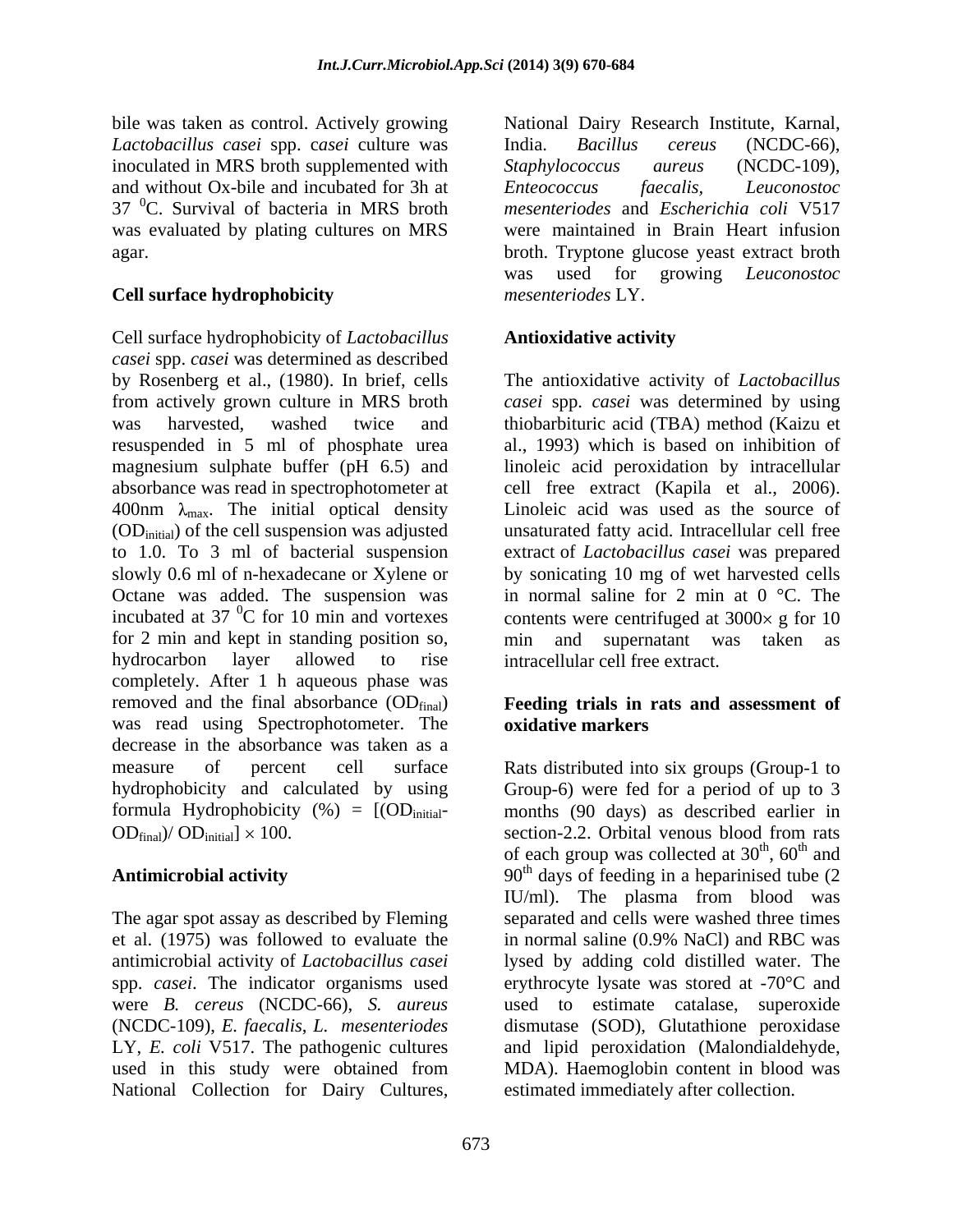The *in vivo* experiment was terminated at HCl buffer (50 mM Tris, 1mM diethylene stored at  $-70$  <sup>0</sup>C. Homogenate of liver in

### **Catalase assay in RBC and Liver lysate**

atalase activity in RBC and liver lysate was estimated using the protocol of Aebi (1984). 200, Analytikjena, Germany) against blank EDTA, 10 mM NaN<sub>3</sub>, 2 mM NADPH, 1 prepared in absence of  $H_2O_2$ . The difference  $EU/ml$  glutathione reductase, 10 mM GSH, in absorbance  $( \Delta A_{240} )$  per unit time was the measured by using an extinction coefficient<br>of  $0.00394$  litres  $mM^{-1}$  mm<sup>-1</sup>.

For catalase assay, liver homogenate was *al.* (1970). In brief, to an aliquot of the liver homogenate, ethanol was added to a final concentration of 0.17 M (0.01 ml ethanol/ml homogenate) and incubated for 30 min in ice. After 30 min incubation, Triton X-100 (10%) was added to produce 100 fold

# **Superoxide dismutase (SOD) assay in**

SOD activity in RBC and Liver lysate was estimated by using protocol of Marklund and Marklund (1974). In brief, 200µl of lysate was diluted in phosphate buffer to glycine HCl buffer (0.2 M) and 1.5 ml of make final volume of 2.0ml. Total volume TBA reagent (34.68 mM TBA, 10.40 mM make final volume of 2.0ml. Total volume

90<sup>th</sup> day by sacrificing all rats and liver was triamine pentaacetic acid, pH 8.2) and 0.2 excised, washed with normal saline and ml of 2 mM Pyrogallol. A blank was isotonic solution was prepared by following the reaction system. The increase in the protocol of Cohen et al. (1970). Protein absorbance per minute was read at 240nm in homogenate was estimated according to  $(\Delta_{\text{max}})$  against blank. The inhibition of the method of Lowry et al., (1951). pyrogallol auto-oxidation was brought about Homogenate was used for estimation of by superoxide dismutase, which was used catalase, superoxide dismutase (SOD), for the determination of enzyme activity. A Glutathione peroxidase and lipid unit of enzyme was defined as the amount of peroxidation (Malondialdehyde). enzyme that inhibits the reaction by 50 prepared without addition of pyrogallol in percent.

### **Glutathione peroxidase (GPx) assay in RBC and Liver lysate**

Briefly, to diluted lysate in phosphate buffer, GPx activity was estimated by using  $H_2O_2$  was added to a final concentration of protocol as described by Lawrence and Burk 30 mM. The decrease in absorbance per min (1976). To 100µl of lysate, reaction mixture was recorded at  $\Box_{\text{max}}$  of 240nm (Specord (50 mM potassium phosphate buffer, 10 mM of 0.00394 litres  $mM^{-1}$  mm<sup>-1</sup>. for 1 min. Reaction was initiated by adding further processed as described by Cohen *et*  recorded at max of 340nm. The enzyme The *is view* experiment was terminated at the Tris- HCl buffer (50 mM Tris, 1mM diethylene is second, was expected to 3 ml or 2 ml burged in the second was made to the second of  $\lambda$  mM Tris- was second at 20 ml or 2 ml EDTA, 10 mM NaN3, 2 mM NADPH, 1 EU/ml glutathione reductase, 10 mM GSH, pH 7.0) was added to make a final volume of 900 µl and incubated at room temperature 100 µl of cumene hydroperoxide (1.5 mM) and change in absorbance per 5 min was activity was calculated using extinction coefficient of 6.22 x  $10^3$  litres mol<sup>-1</sup> cm<sup>-1</sup>. litres  $mol^{-1}$  cm<sup>-1</sup>.  $\text{cm}^{-1}$ . -1 .

### **Lipid peroxidation (malondialdehyde) assay in RBC and Liver lysate**

dilution of the original homogenate. The extent of lipid peroxidation, an index of **RBC and Liver lysate** formed (TBARS). Lipid hydroperoxides oxidative stress was measured as thiobarbituric acid reactive substances were measured by TBA test as described by Asakawa and Matsushita (1979). One hundred microlitre of lysate was diluted in 100µl ferric chloride (10mM), 1.5 ml glycine HCl buffer (0.2 M) and 1.5 ml of TBA reagent (34.68 mM TBA, 10.40 mM SDS). The mixture was heated in boiling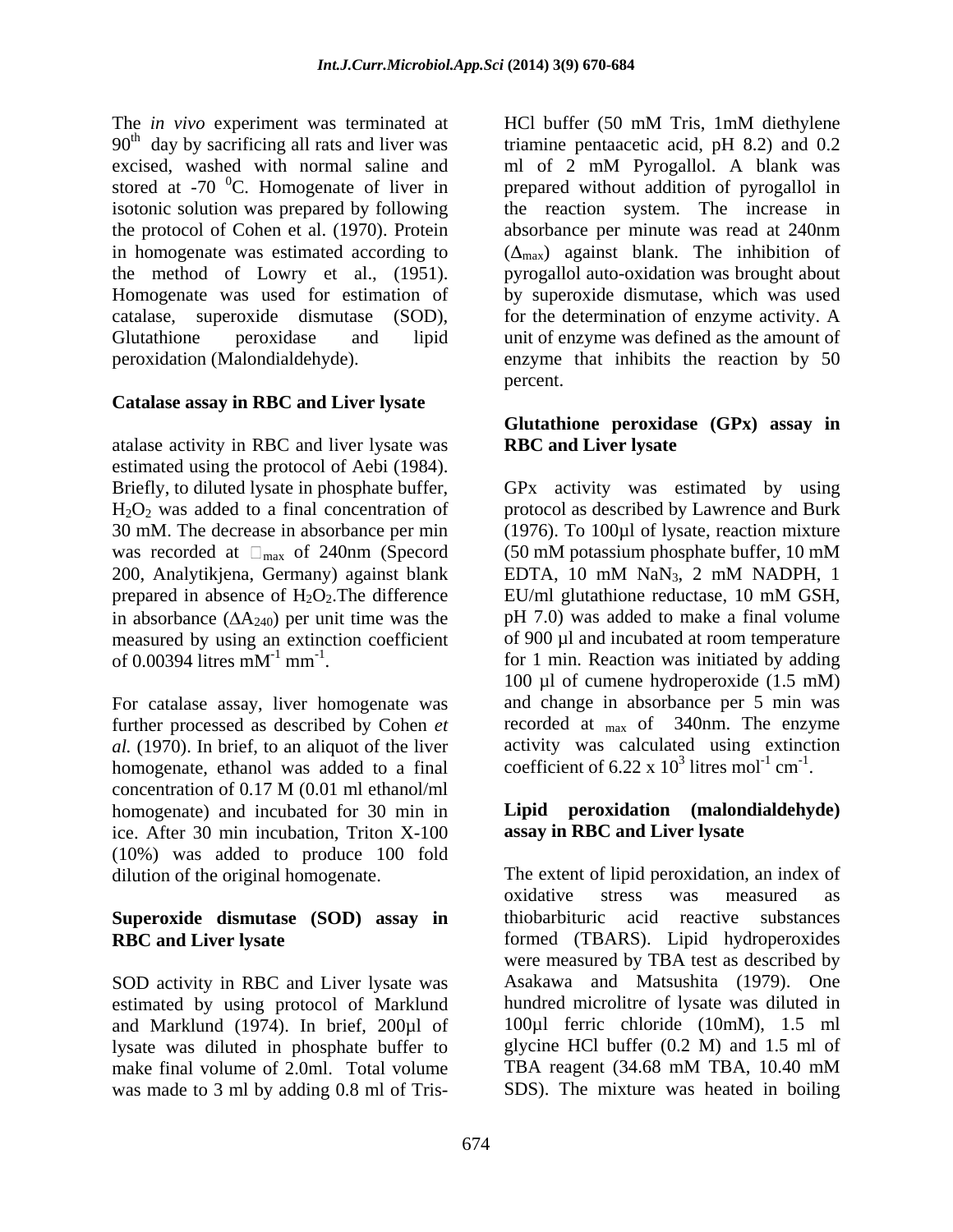water bath for 15 min and after cooling 2 ml of colonization potential of the organism to molar extinction coefficient  $(1.56 \times 10^5 \text{ M}^{-1}$  *Lactobacillus casei* shows maximum  $\text{cm}^{-1}$ ) was used to calculate the amount of

The results were expressed as mean  $\pm$  Antimicrobial activity standard error of mean. Significance was tested by employing analysis of variance Antimicrobial activity of *Lactobacillus casei* (ANOVA) and comparison between means spp. *casei* was seen in agar plates of *B.* was made by critical difference (C.D.) *cereus* (NCDC-66), *S. aureus* (NCDC-109), value. For computation of data, software *E. faecalis*, *L. mesenteriodes* LY and *E. coli* application programmes like Microsoft Excel and Systat 7.0 were used. measure of antimicrobial porential and it

# **Probiotic attributes of** *Lactobacillus casei*

*Lactobacillus casei* spp. *casei* (log cfu per<br>ml culture) showed lower viability in MRS **Antioxidative activity** ml culture) showed lower viability in MRS broth at pH 2.0 than at pH 2.5 and 3.5 after 2<br>b of incubation Similarly, addition of  $O_x$  Intracellular cell free extract of h of incubation. Similarly, addition of Ox bile up to 1.5% in MRS broth did not affect Lactobacillus casei spp. casei showed  $/2.0$ <br>the viability of the cells in comparison to  $\pm$  3.20 percent inhibition of lipid the viability of the cells in comparison to culture in their absence (Table-2). Addition of 2% Ox-bile to MRS broth results in significant (*P<0.05*) decrease in cell viability (log cfu per ml culture) compared to control but this decrease was non-<br>significant to cells cultured in presence of case tipp. case in rat RBC significant to cells cultured in presence of  $Ox$ -bile up to 1.5% (Table-2). The results<br>indicated acid and bile tolerance of **Catalase activity in RBC** indicated acid and bile tolerance of *Lactobacillus casei* spp. *casei*.

#### **Cell surface hydrophobicity**

Cell surface hydrophobicity is an indicator

of chloroform and 1 ml of acetic acid was intestinal lumen. In the present study, cell added, mixed and centrifuged. Absorbance surface hydrophobicity of *Lactobacillus*  of supernatant was read at  $\Delta_{\text{max}}$  of 532 nm *casei* spp. *casei* was measured in nagainst blank processed without lysate. The hexadecane, Xylene and Octane (Table-2).  $5 \text{ M}^{-1}$  Lactobacillus casei shows maximum  $I$  actobacillus easei shows maximum cm<sup>-1</sup>) was used to calculate the amount of hydrophobicity in octane  $(24.4 \pm 1.30)$ malonaldehyde produced. which was significantly (P<0.05) higher **Statistical Analysis**  $(8.7 \pm 0.9)$ . *Lactobacillus casei* shows maximum then n-hexadecane  $(7.0 \pm 0.80)$  than Xylene  $(8.7 \pm 0.9).$ 

### **Antimicrobial activity**

**Results and Discussion** were maximum (21-30mm) for *B. cereus spp. casei* was also found to be antimicrobial spp. *casei* was also found to be antimicrobial **Acid and bile tolerance** and *Leuconostoc mesenteriodes* (11-20 mm V517. The zone of inhibition was taken as was found that the area of zone of inhibition (NCDC-66), *E. faecalis*, and *E. coli* V517 (Table-2). Similarly, *Lactobacillus casei* against *Staphylococcus aureus* (NCDC-109) zone of inhibition; Table-2).

## **Antioxidative activity**

Intracellular cell free extract of *Lactobacillus casei* spp. *casei* showed 72.0 ± 3.20 percent inhibition of lipid peroxidation in linoleic acid. This shows possible antioxidant property of probiotic strain of *Lactobacillus casei* spp. c*asei.*

#### **Antioxidative property of** *Lactobacillus casei spp. casei in rat RBC*

## **Catalase activity in RBC**

On day zero, catalase activity was similar among all the groups (data not shown). After 30 days of feeding catalase activity significantly (*P<0.05*) increased in FF (fed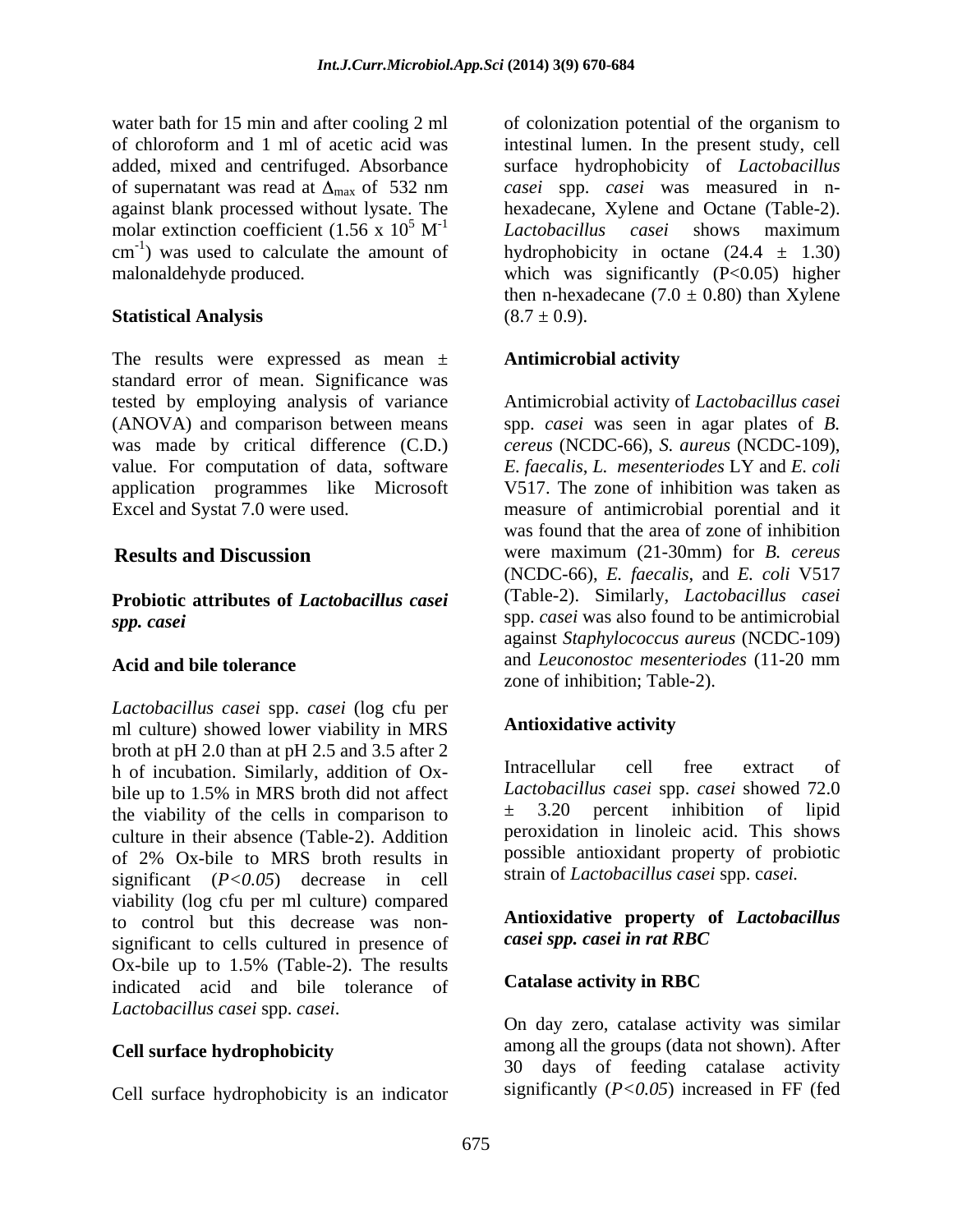fresh soybean along with fermented milk) in day of feeding, GPx activity increased 1.5 to comparison to groups-FC, FL &OC. On  $60<sup>th</sup>$ day of feeding the catalase activity increased almost two fold in all the groups oil did not show variation in GPx activity significantly as compared to group-FC, but whereas on the other hand, groups the increase was more pronounced in groups maintained on fresh soybean with probiotic fed either probiotic culture or fermented and fermented milk i.e. FF and FL showed milk. The similar pattern continued on  $90<sup>th</sup>$  significant (P<0.05) variation in comparison day in the groups fed probiotic culture either in fermented form or lyophilized form. The results indicated that feeding of **Lipid peroxidation in RBC and Liver** *Lactobacillus casei* spp. *casei* in lyophilized

with oxidised soybean oil (Fig-2). Similar decrease in SOD units. SOD results showed milk. that feeding of fresh soybean did not cause more in groups fed probiotic culture and fermented milk. (Group-FF,OF) or lyophilised culture

# **Glutathione Peroxidase (GPx) activity in**

Feeding rats with soybean oil with and **Antioxidative property of** *Lactobacillus*  without probiotic culture resulted in non significant change in GPx activity in all the groups up to 30 days (Fig-3). After 60 days of feeding statistically significant (*P<0.05*) increase was reported in rats fed probiotic

 $^{th}$  3 fold from day 60<sup>th</sup> but the groups OC, OF  $<sup>th</sup>$  but the groups OC, OF</sup> & OL which were maintained on oxidized to its control group i.e. FC.

form or in the form of fermented milk Lipid peroxidation in RBC of all groups of enhanced the catalase activity both in rats was measured on  $90<sup>th</sup>$  day of feeding normal and oxidative stress condition. (Table-3). There was slight increase in **Superoxide Dismutase activity in RBC** lipid peroxidation in the rats fed with Up to 30 days of feeding the activity of SOD chow (OC) as compared to rats fed with in RBC remained equal in all the groups. fresh soybean oil (FC). Rats of group- FL After 60 days of feeding SOD activity in and OF, showed significantly (P<0.05) low RBC was significantly (P<0.05) increased in level of lipid peroxidation compared to rats rats fed with *Lactobacillus casei* spp. *casei*  of their respective controls. Decline in the fermented milk or lyophilised culture along levels of TBARS was more in rats fed fresh trend continued on 90th day, but there was *Lactobacillus casei* spp. *casei or* fermented <sup>th</sup> day of feeding amount of MDA produced as a measure of oxidised soybean oil alone with standard soybean oil supplemented with either milk.

much change in the enzyme activity whereas Feeding fresh and oxidised soybean oil to feeding of oxidized soybean resulted in rats (OC) resulted in higher level of TBARS increased SOD activity and the increase was in rat liver. Feeding *Lactobacillus casei spp.*  **RBC** lipid peroxidation products in liver cells *casei* to rats in the form of fermented milk (Group-FF,OF) or lyophilised culture (Group-FL,OL) for 90 days resulted in significantly (P<0.05) lowering level of

# *casei spp. casei* **in rat Liver**

#### **Antioxidative enzyme activities in liver**

culture and fermented milk in comparison to homogenised liver tissue of sacrificed rats control group, except group FF, in which the after 90 days of feeding. Catalase activity of increase was non- significant. On the  $90<sup>th</sup>$  group-OC increased significantly on feeding Catalase activity was measured in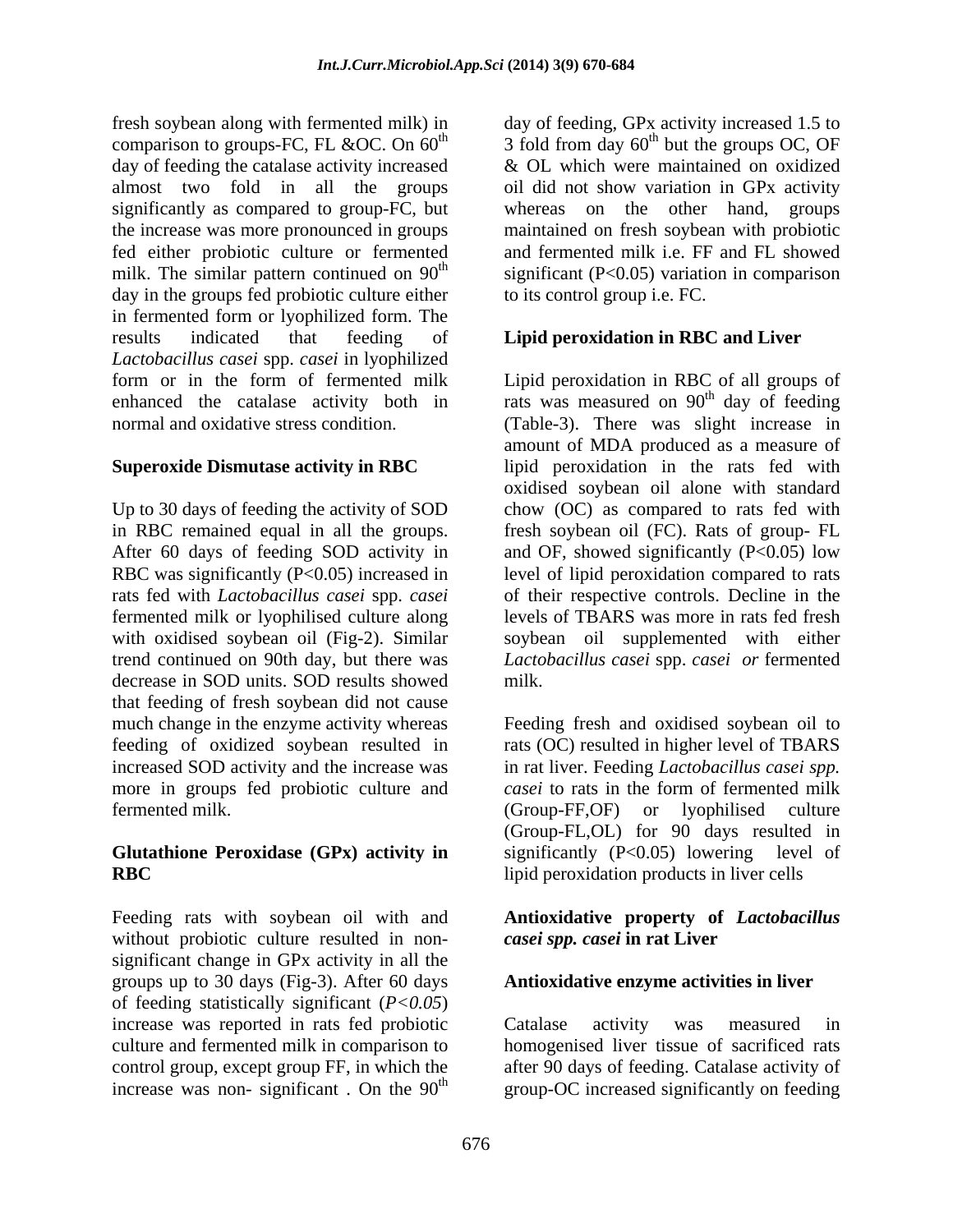oxidized oil compared to rats of group-FC higher (Martini et al., 1987). In similar which were given fresh soybean oil (Table- studies, Goldin et al., (1992) reported 4). It indicated that oxidative stress survival of *Lactobacillus* GG at pH 3.0 increased the catalase activity. There was which facilitate bacteria to reach small significant increase in catalase activity in groups which were fed oxidized oil along intestinal tract, their ability to survive with probiotic culture and fermented milk depends on their resistance to bile (Gilliland and similar trend in catalase activity was et al., 1984) asbile entering the duodenal observed in groups maintained on fresh soybean oil supplemented with probiotic culture and fermented milk but the extent of In the present study at0.5, 1, 1.5 and 2 increase was not as high as reported in percent Ox-bile salt concentrations the *L.*  oxidized soybean oil fed groups with probiotics. treatment. Thus, *L. casei* is potentially

Whereas SOD activity decline in oxidized gastro-intestinal tract, especially if *Lactobacillus casei spp. casei* or fermented milk but the *increase* was non-significant. In significant (*P<0.05*) effect was seen only in group-FF which was given fermented milk.

GPx activity in all the groups on feeding

intended to positively impact the host by

Gilliland and Walker (1990) reported that a presence of bile, low pH and produces bacteriocin, can be selected for use as a dietary adjunct. In the present study survival of *Lactobacillus casei* spp. *casei* at pH 2.5 is significant as ingestion with food or dairy against pathogens revealed that the zone of products raises the pH in stomach to 3.0 or

oil fed group but it improved on feeding consumed along with milk or within a food case of fresh soybean oil fed groups probably due to its high buffering capacity intestine. Once bacteria reach the small section of the small intestine has been reported to reduce the survival of bacteria. *casei* showed no log reduction after 3h of poised to show better survival through gastro-intestinal tract, especially if matrix as milk has been shown to be an excellent vehicle for probiotic bacteria (Haung and Adams, 2004).

However no effect was observed in liver Once bacteria reached large intestine by different diets. of organism is indicator of colonization Live microbial supplementation in diet, under study was also evaluated for its cell balancing the natural microflora of the hydrocarbons like n-hexadecane, n-octane gastrointestinal tract (Hammes and Vogel, and xylene. The strain showed variable 1995). During last decade,much interest has degree of hydrophobicity. The strain of been generated worldwide to assess the *Lactobacillus casei* spp. *casei* has relatively beneficial effect of LAB, particularly more affinity for n-octane (24.4%) followed lactobacilli in reducing the risk of heart by n-hexadecane and xylene. The variation diseases and to be used as probiotics in hydrophobicity to solvents and among (Taranto *et al*., 2000). strains has been explained by the fact the lactic culture of human origin which 1998). Ouwehand et al., (2000) reported assimilates cholesterol, grows well in *Lactobacillus* GG showed highest adhesion passing bile salt cell surface hydrophobicity potential to intestinal lumen. The strain surface hydrophobicity towards different adhesion depends upon the origin of strains as well as surface properties (Morata et al., (32%), while *L. casei* strain shirota exhibited low level of adhesion to intestinal mucus.

> The antimicrobial activity of *L. casei* against pathogens revealed that the zone of inhibition was more in case of *Bacillus*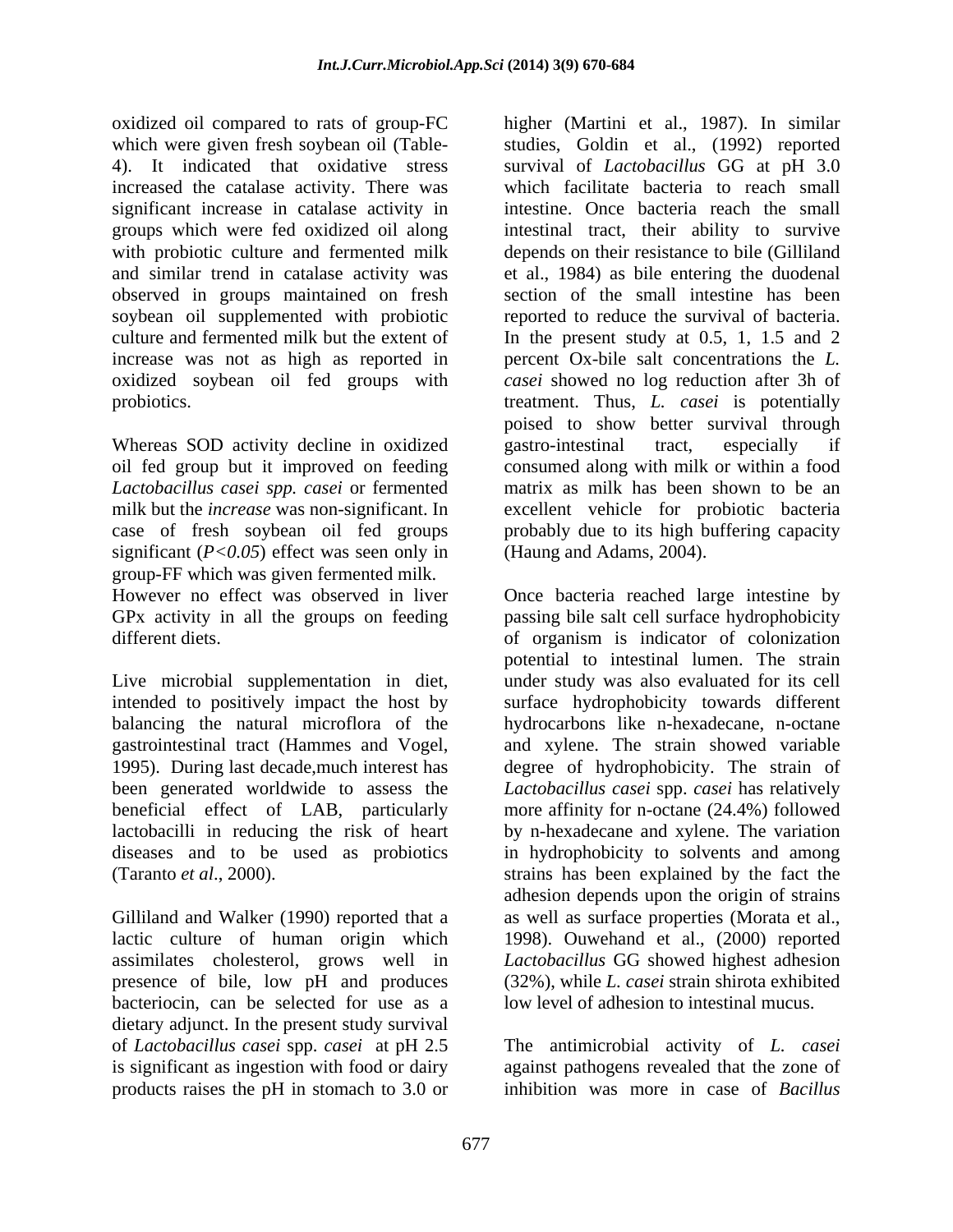*E coli* V517. Kivanc (1990) in a study on antibacterial activity against both gram negative and gram positive bacteria. GSHPx was observed. The present

Antioxidative activity of the intracellular findings of Zommara et al., (1996). These extract of the *L. casei* determined by workers reported that the activity of catalase inhibition of linoleic peroxidation showed in liver was elevated on cultured product 72.04% inhibition of linoleic acid diets but, activities of the hepatic SOD and peroxidation. Similarly, Lin and Yen (1999) GSHPx were not affected by the type of examined radical scavenging activity of diet. However, Rajpal and Kansal (2009) yoghurt organisms based on linoleic observed that the SOD activity in liver was peroxidation assay, *Streptococcus*  stimulated by feeding probiotic dahi to rats. *thermophilus* and *L.delbrueckii* ssp Husain and Somani (1997) suggested that *bulgaricus* demonstrated an antioxidative increased plasma CAT/SOD and GPx/SOD effect on the inhibition of linoleic acid depicts tissue's ability to cope with peroxidation. From the results, it is clearly evident that on feeding high oil /fat diets probiotic culture, increased the catalase were statistically non-significant. But these significantly ssp.*casei*. The increase in GSHPx activity in probiotic organisms fed group was also molecular aspects and mechanisms

The results clearly show that feeding of

*cereus* NCDC66, *Enterococcus faecalis* and lactobacilli either in the form of fermented antibacterial properties of cell free filtrate increase in activity of hepatic catalase. from *L. casei* strains isolated from Dahi, Whereas in SOD, an increase in activity was Cheddar cheese and Shrikhand also showed observed only in fermented milk fed group, milk or in lyophilized form exhibited an while no effect on the activity of hepatic GSHPx was observed. The present observations are in agreement with the oxidative stress.

supplemented with fermented milk or In the present investigation when ratio of activity. The increase of catalase activity in days of feeding experimental diet (Data not probiotic organisms fed group has been shown), it was observed that the ratio reported earlier (Zommara et al., 1996). Increased on feeding probiotics either in<br>These workers observed that whey from fermented form or lyophilized form. Effect bovine skim milk fermented with *B. longum* of feeding experimental diets on lipid increased the activity of catalase in RBC hydroperoxides in RBC and liver shows lysate of rats. Likewise, Rajpal and Kansal decreased lipid peroxidation significantly (2009) reported that the catalase activity in (*P<0.05*) compared to rats fed on only RBC increased on probiotic Dahi feeding in oxidized soybean oil. The present findings rats. The effect of feeding fermented milk are in agreement with the findings of and culture had little impact on SOD Zommara et al., (1998) reported reduction in activity. Although groups which were fed TBARS in RBC on feeding fermented with fermented milk / culture showed higher bovine whey preparation. Likewise, the values in comparison to control but activities probiotic dahi (*L. acidophilus* and *L.casei*) values were significant in case of groups fed induced oxidative damage in pancreatic with oxidized oil supplemented with tissues by inhibiting the lipid peroxidation fermented milk and probiotic *L. casei* (Yadav et al.,2008). Certainly, systemic observed earlier (Zommara et al., 1996). (including anti-atherogenic) underlying the CAT/SOD was calculated in RBC after 90 increased on feeding probiotics either in fermented form or lyophilized form. Effect suppressed streptozotocininvestigations are now needed to establish molecular aspects and mechanisms positive effect of this potential probiotic strain *Lactobacillus casei spp. casei*.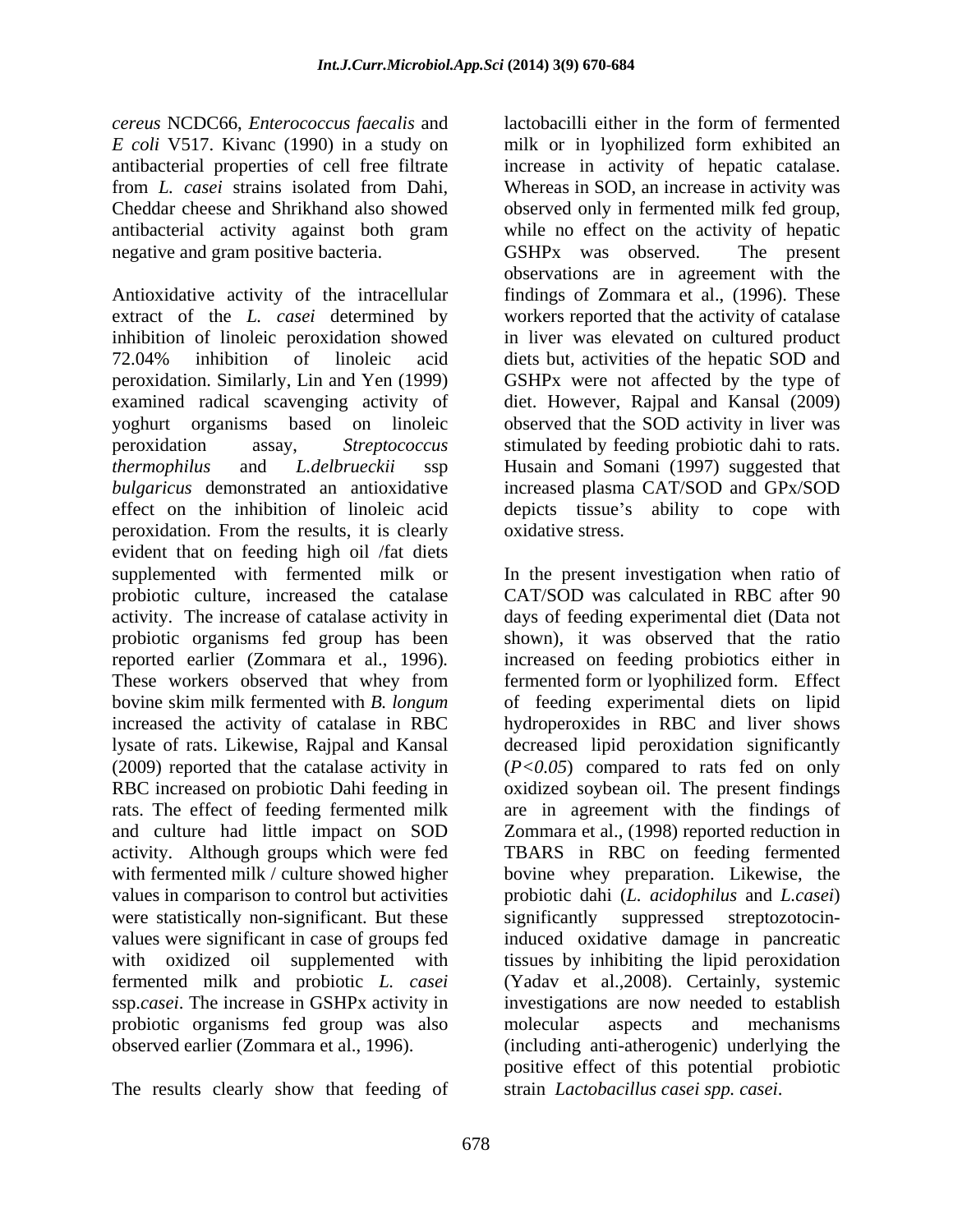#### **Table.1** Grouping of animals

| <b>Groups</b> |                                                                                                                  |
|---------------|------------------------------------------------------------------------------------------------------------------|
|               | Synthetic diet with 20% fresh soybean oil + skim milk                                                            |
|               | Synthetic diet with 20% fresh soybean oil + fermented milk (using L casei ssp casei)                             |
|               | <b>FL</b> Synthetic diet with 20% fresh soybean oil + lyophilized culture ( <i>L. casei</i> ssp. <i>casei</i> )  |
|               | $\overline{OC}$ Synthetic diet with 20% oxidized soybean oil +skim milk                                          |
|               | <b>OF</b> Synthetic diet with 20% oxidized soybean oil+ fermented milk (using L casei ssp                        |
|               | casei                                                                                                            |
|               | <b>OL</b> Synthetic diet with 20% oxidized soybean oil +lyophilized culture( <i>L. casei</i> ssp. <i>casei</i> ) |

Table-2 Probiotic characteristics of *Lactobacillus casei* ssp *casei*  (mean  $\pm$  standard deviation, n = 3).

| Acid tolerance*               |                |                               | Bile tolerance $(\%)^*$                                                                       |
|-------------------------------|----------------|-------------------------------|-----------------------------------------------------------------------------------------------|
| pH 6.5 pH 3.5                 | pH 2.5         | pH 2.0                        | $.5\%$<br>0.5%                                                                                |
| $9.14 \pm 0.5$ 7.93 $\pm$ 0.4 | $7.87 \pm 0.6$ | $4.80 \pm 0.7$                | $8.24 \pm 0.7$ $7.67 \pm 0.5$ $7.30 \pm 0.7$ $7.28 \pm 0.3$ $7.15 \pm 0.5$                    |
| %Hydrophobicity               |                |                               | <b>Antioxidative activity</b>                                                                 |
| n-Hexadecane                  | Xylene         | Octane                        | % Linoleic inhibition                                                                         |
| $7\pm0.8$                     |                | $8.75 \pm 0.9$ 24.4 $\pm 1.3$ | $72.04 \pm 3.2$                                                                               |
|                               |                |                               | <b>Antimicrobial activity</b>                                                                 |
|                               |                |                               | Bacillus cereus Staphylococcus aureus Enterococcus faecalis Leuconostoc mesenteriodes E. coli |
| NCDC66                        | NCDC109        |                               | V517                                                                                          |
| $++$                          |                |                               | $++$                                                                                          |

\_\_\_\_\_\_\_\_\_\_\_\_\_\_\_\_\_\_\_\_\_\_\_\_\_\_\_\_\_\_\_\_\_\_\_\_\_\_\_\_\_\_\_\_\_\_\_\_\_\_\_\_\_\_\_\_\_\_\_\_\_\_\_\_\_\_\_\_\_\_\_\_\_\_\_\_\_\_\_\_\_\_\_ \*Viable cell count (log cfu mL<sup>-1</sup>) after exposure to pH  $(6.5, 3.5, 2.5, 2.0)$  after 2 h and bile%  $(0.5, 1, 1.5, 2)$  after 3 h at  $37^0C$ ; +; 11.20mm inhibitory zone; ++: 21-30mm inhibitory zone.





Catalase activity is expressed in U/mg Hb.

1 Unit (U) is equivalent to 1 µmol of  $H_2O_2$  consumed per min per mg of haemoglobin at 25°C.

The values expressed as means  $\pm$  SEM for 6 rats per group. The values with the same symbols are statistically at par within a row whereas, those with different symbols are significantly different at  $P < 0.001$ .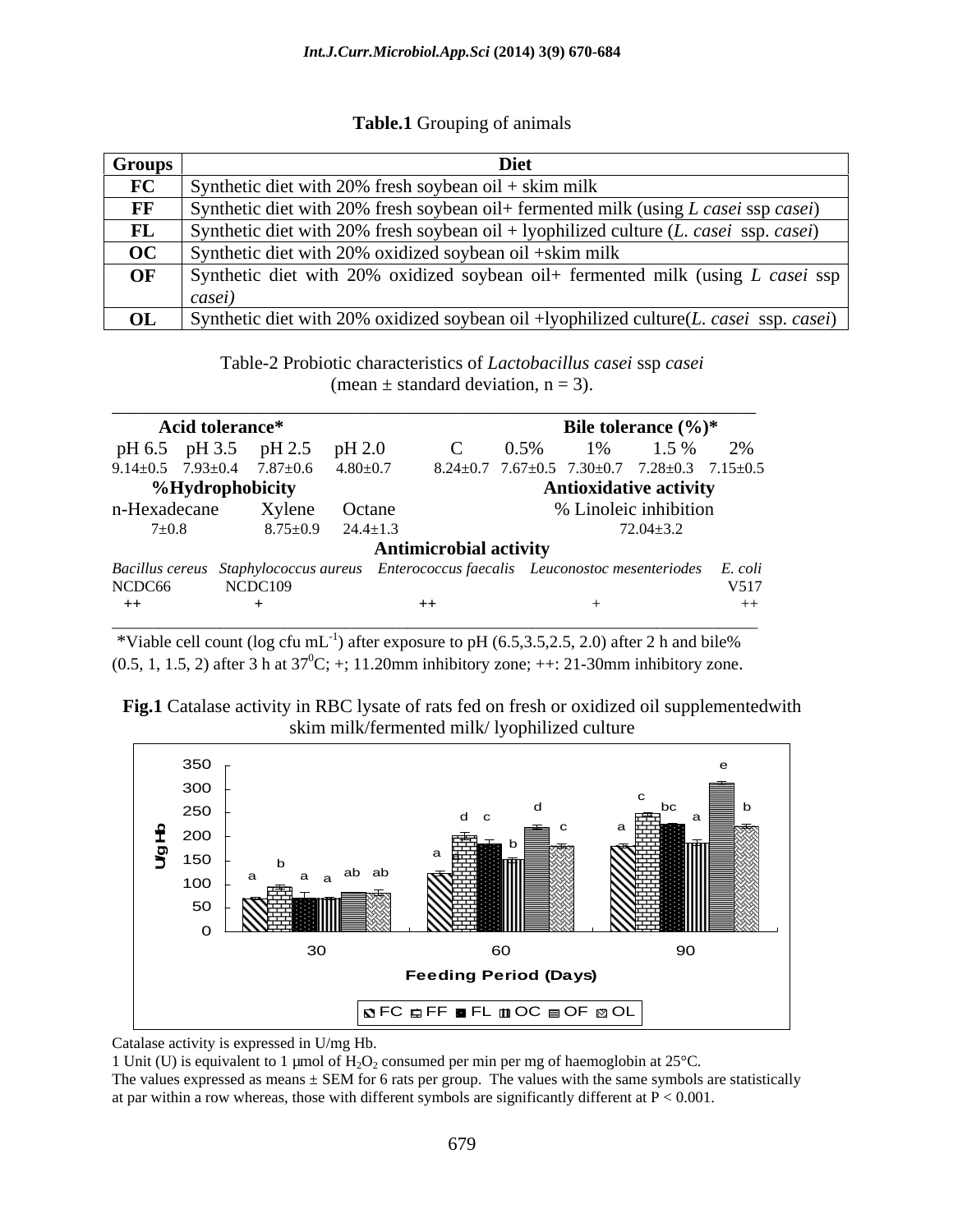

**Fig.2** Superoxide dismutase activity in RBC lysate of rats fed on fresh or oxidized oil supplemented with skim milk / fermented milk/lyophilized culture

SOD activity is expressed in U/g Hb.

1 Unit (U) is equivalent to the amount of enzyme that inhibits the reaction by 50 per cent. The values expressed as means  $\pm$  SEM for 6 rats per group. The values with the same symbols are statistically at par within a row whereas; those with different symbols are significantly different at  $P <$ 0.01.

**Fig.**3 Glutathione peroxidase activity in RBC lysate of rats fed on fresh or oxidized oil supplemented with skim milk / fermented milk / lyophilized culture



Glutathione peroxidase (GPx) activity is expressed in U/g Hb.

1 Unit (U) is equivalent to 1 µmol NADPH oxidized per min.

The values expressed as means  $\pm$  SEM for 6 rats per group. The values with the same symbols are statistically at par within a row whereas, those with different symbols are significantly different at  $P < 0.001$ .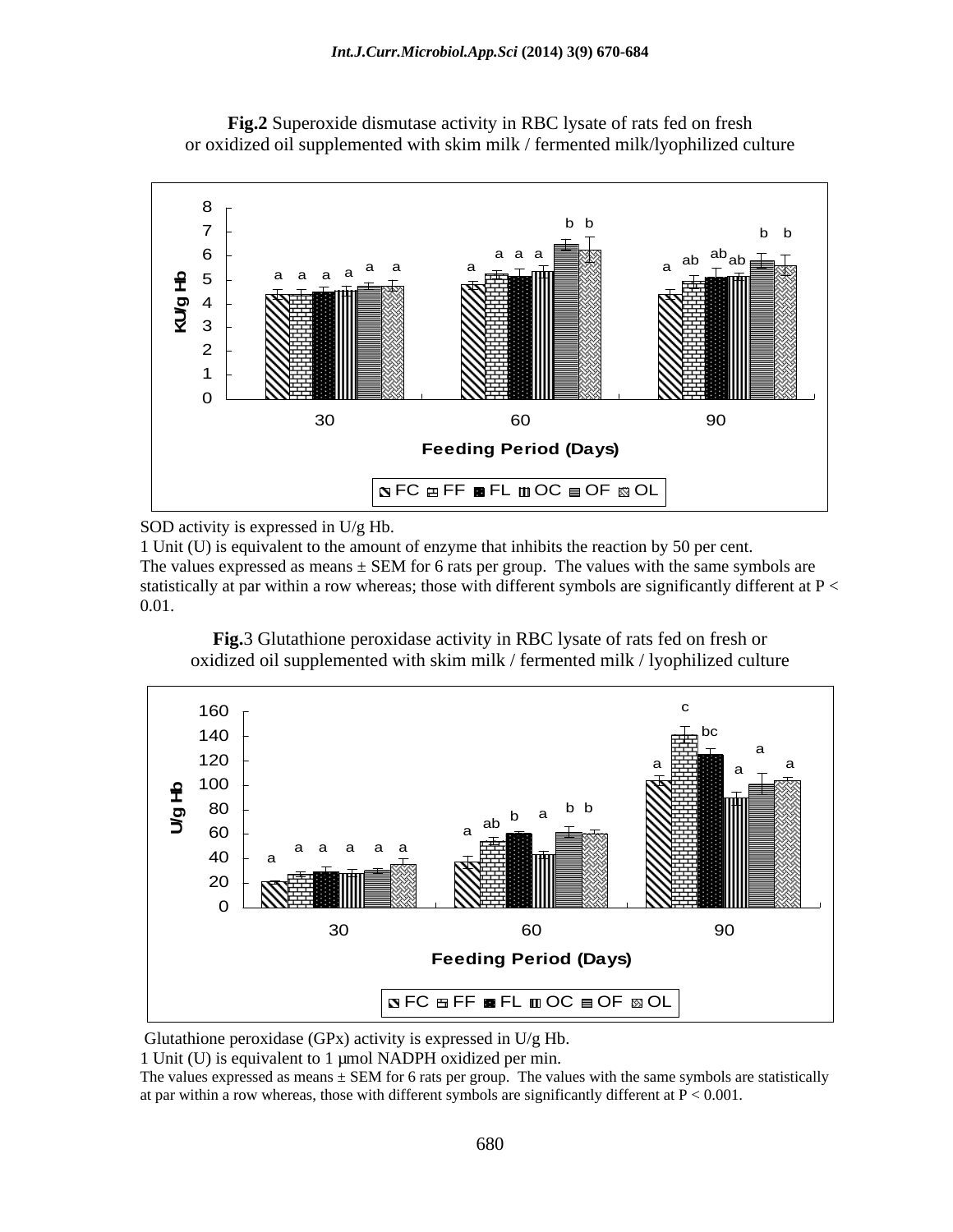| Table.3 Levels<br>RBC and<br>TBARS in<br>liver<br>ted on fresh or oxidized oil<br>supplemented<br>ot rats.<br>$-$ LUVUD 17 |  |
|----------------------------------------------------------------------------------------------------------------------------|--|
| ophilized probiotic culture<br>am milk/fermented milk/"<br>VILII                                                           |  |

| <b>Groups</b>          |                            | <b>TBARS</b>                   |
|------------------------|----------------------------|--------------------------------|
|                        | <b>RBC</b><br>(nmoles/ml)  | Liver<br>(nmoles MDA/g tissue) |
| FC                     | $9.083 \pm 0.527^b$        | $85.67 \pm 4.71^b$             |
| $\overline{\text{FF}}$ | $6.292 \pm 0.637^{\rm ab}$ | $35.67 \pm 6.43^{\circ}$       |
| FL                     | $3.500 \pm 0.376^a$        | $40.33 \pm 5.76^{\circ}$       |
| OC                     | $9.708 \pm 0.350^c$        | $90.25 \pm 6.83^b$             |
| OF                     | $6.125 \pm 0.601^a$        | $47.67 \pm 4.60^a$             |
| OL                     | $7.417 \pm 0.455^{\rm bc}$ | $49.83 \pm 5.56^{\circ}$       |

The values expressed as means  $\pm$  SEM for 6 rats per group. The values with the same symbols are statistically at par within a row, whereas those with different symbols are significantly different at  $P < 0.05$ .

**Table.4** Antioxidatie enzyme activities in liver of rats fed on fresh or oxidized oil supplemented with skim milk/ lyophilized probiotic culture/fermented milk

| Liver                                    |                     |                      |                  | <b>GROUPS</b>     |                    |                     |
|------------------------------------------|---------------------|----------------------|------------------|-------------------|--------------------|---------------------|
| enzyme                                   | FC                  | <b>DE</b><br>- L' L' | FL.              |                   | OF                 | OL                  |
| Catalase #                               | 414.79 <sup>a</sup> | $557.29^{b}$         | $767.70^{\circ}$ | $689.73^{b}$      | $1007.33^d$        | 951.39 <sup>d</sup> |
| (U/mg)                                   | $\pm 4.7$           | $\pm 16.7$           | $\pm 7.7$        | $\pm 28.7$        | ±9.6               | $\pm 28.0$          |
|                                          |                     |                      |                  |                   |                    |                     |
| $\frac{\text{protein)}}{\text{SOD} \ @}$ | $133.73^a$          | $\sqrt{202.9^b}$     | $140.1^{at}$     | $110.0^a$         | 144.1 <sup>a</sup> | $157.0^{ab}$        |
| (U/mg)                                   | $\pm 17.0$          | $\pm 29.1$           | $\pm 17.6$       | ±9.4              | $\pm 12.2$         | $\pm 6.5$           |
| protein)                                 |                     |                      |                  |                   |                    |                     |
| GSHPx *                                  | 8.0 <sup>a</sup>    | 7.0 <sup>a</sup>     | .6 <sup>a</sup>  | $6.54^{\text{a}}$ | $7.87^{\rm a}$     | 7.58 <sup>a</sup>   |
| (KU/mg)                                  | $\pm 0.7$           | $\pm 0.6$            | $\pm 0.4$        | $\pm 0.3$         | $\pm 0.7$          | $\pm 0.4$           |
| protein)                                 |                     |                      |                  |                   |                    |                     |

# 1 Unit (U) is equivalent to 1 µmole of  $H_2O_2$  consumed per minute per milligram of protein at  $25^{\circ}$ .C

@ 1 Unit (U) is equivalent to the amount of enzyme that inhibit the reaction by 50 per cent.

\* 1 Kilo Unit (KU) is equivalent to 1 µmole NADPH oxidized per minute.

The values expressed as means  $\pm$  SEM for 6 rats per group. The values with the same symbols are statistically at par within a row whereas, those with different symbols are significantly different at  $P < 0.01$ .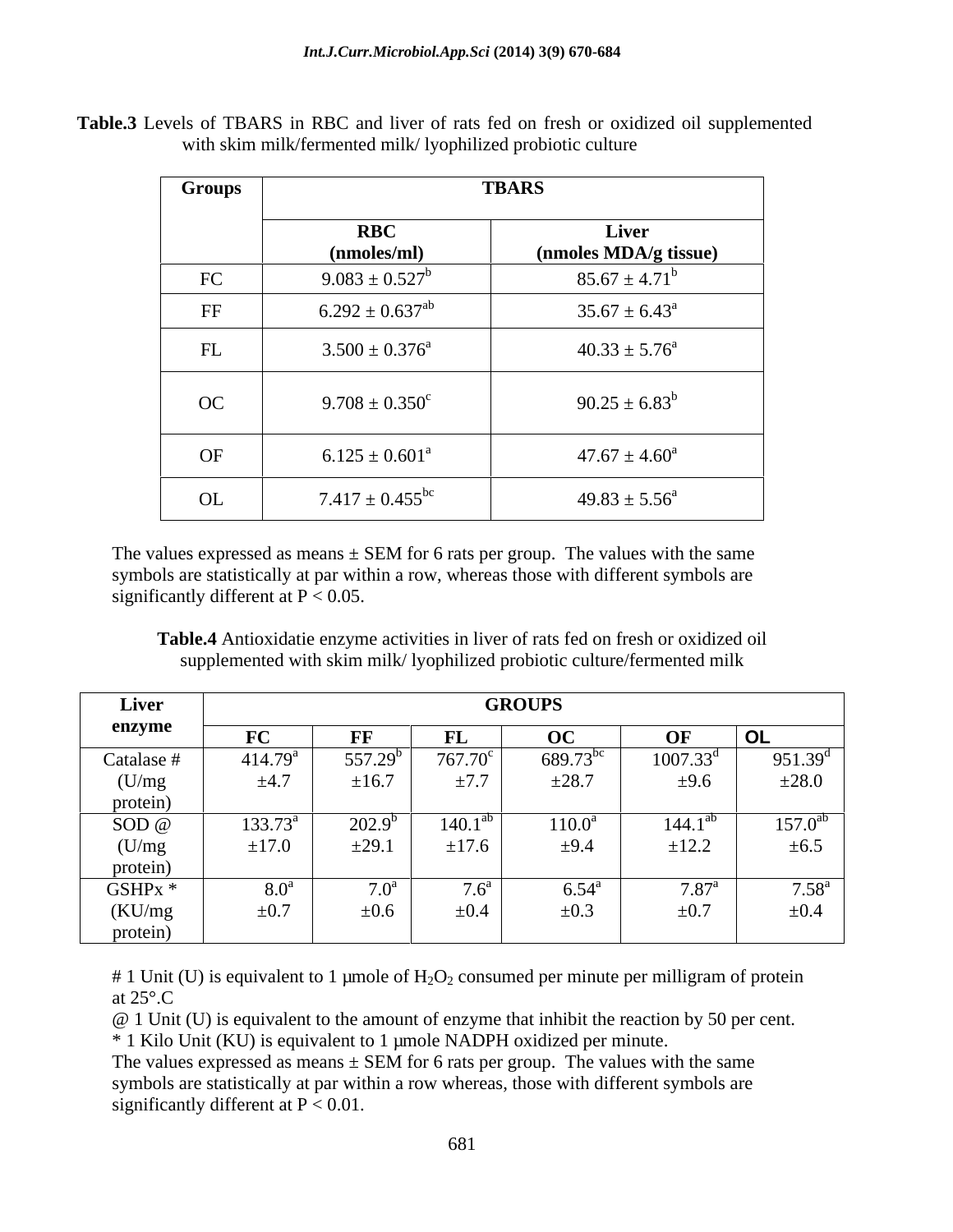- Abuja P, Albertini R. 2001. Methods for peroxidation and oxidation resistance of lipoproteins. Clinical Chimica Acta, 306:1-17. 3045-3051.
- Aebi H, 1984. Catalase *in vitro.* In : Packer L., (Eds.), Methods in Enzymology. Vol. 105, Academic
- Wadstro¨m A, Wold 2001. Health
- Asakawa J, Matsushita S, 1979. Coloring of detecting lipid hydroperoxides.
- Chou L.S, Weimer B. 1999. Isolation and characterization of acid and bile Sci 82(1): 23-31 Pharmacol 142:231-255.
- Selection of bifidobacteria for use as delivery adjuncts in cultured dairy  $28(4): 11-14.$  19-54.
- Cohen G, Dembiec D, Marcus J. 1970.
- DeMan J.C, Rogosa M, Sharpe M.E. 1960. lactobacilli. J Appl Bacterio*,* 23:
- Fleming H.P, Etchells J.L, Costilow R.N. cucumber brines. Appl Microbiol 30: emphasis on human numerous studies. J<br>1040-1042 studies.
- Fuller R. 1992. History and development of probiotics. In: Probiotics : The

**References** Scientific Basis (ed. R. Fuller), Chapman and Hall, U.K. pp.1-8.

- monitoring oxidative stress, lipid Importance of bile tolerance of Gilliland S.E, Staley T.E, Bush L.J. 1984. Lactobacillus acidophilus used as dietary adjunct. J Dairy Sci 67: 3045 3051.
- Press, New York, pp. 121-126.. dietary adjunct to produce a<br>rsson H. Asp A. Bruce S. Roos T. hypocholesterolemic effect in Andersson H, Asp A, Bruce S, Roos T, hypocholesterolemic effect in Gilliland S.E, Walker D.K. 1990. Factors to consider when selecting a culture of *Lactobacillus acidophilus* as a dietary adjunct to produce a hypocholesterolemic effect in humans. J Dairy Sci 73(4): 905-911.
	- effects of probiotics and prebiotics. Goldin B.R, Gorbach S.L, Saxelin M, A literature review on human Barakat S, Gaulthieri L, Salminen S. studies. Scan J Nutr 45: 58–75. 1992. Survival of Lactobacillus conditions of thiobarbituric acid test gastrointestinal tract. Dig Dis Sci Barakat S, Gaulthieri L, Salminen S. species (strain GG) in human  $37,121 - 128.$
	- Lipids*,* 15(3): 137-140. Halliwell B, Whiteman M. 2004Measuring tolerant isolates from strains of *Lactobacillus acidophilus.* J Dairy reactive species and oxidative damage *in vivo* and in cell culture: How should you do it and what do the results mean? British J Pharmacol 142:231-255.
- Clark P.A, Cotton L.N, Martin J.H. 1997. Hammes W.P, Vogel R.F. 1995. The foods. II. Tolerance to stimulated pH of human stomachs. Cul Dairy Pro J & Hall, Suffolk, Great Britain, pp. genus *Lactobacillus.* In: The Genera of Lactic Acid Bacteria. (B.J. Wold and W.H. Holzapfel, eds) Chapman & Hall, Suffolk, Great Britain, pp. 19-54.
	- Measurement of catalase activity in assessment of the upper tissue extracts. Anal. Biochem 34: 30-38. The set of the set of the set of the probotic dairy dairy and the set of the set of the set of the set o A medium for the cultivation of Food Microbiol 91: 253–260. Haung Y, Adams M.C. 2004. In vitro assessment of the upper gastrointestinal tolerance of potential probiotic dairy propionibacteria. International J Food Microbiol 91: 253-260.
	- 130-135. Nersesyan A. et al 2005. Methods for 1975.Microbial inhibition by an isolate of *Pediococcus* from 1040-1042. Studies. J Physio Hoelzl C, Bichler J, Ferk F, Simic T, the detection of antioxidants which prevent age related dieases: A critical review with particular emphasis on human interevtion studies. J Physio Pharmacoogy.56:49-64.

Husain, K. and Somani,S.M. 1997.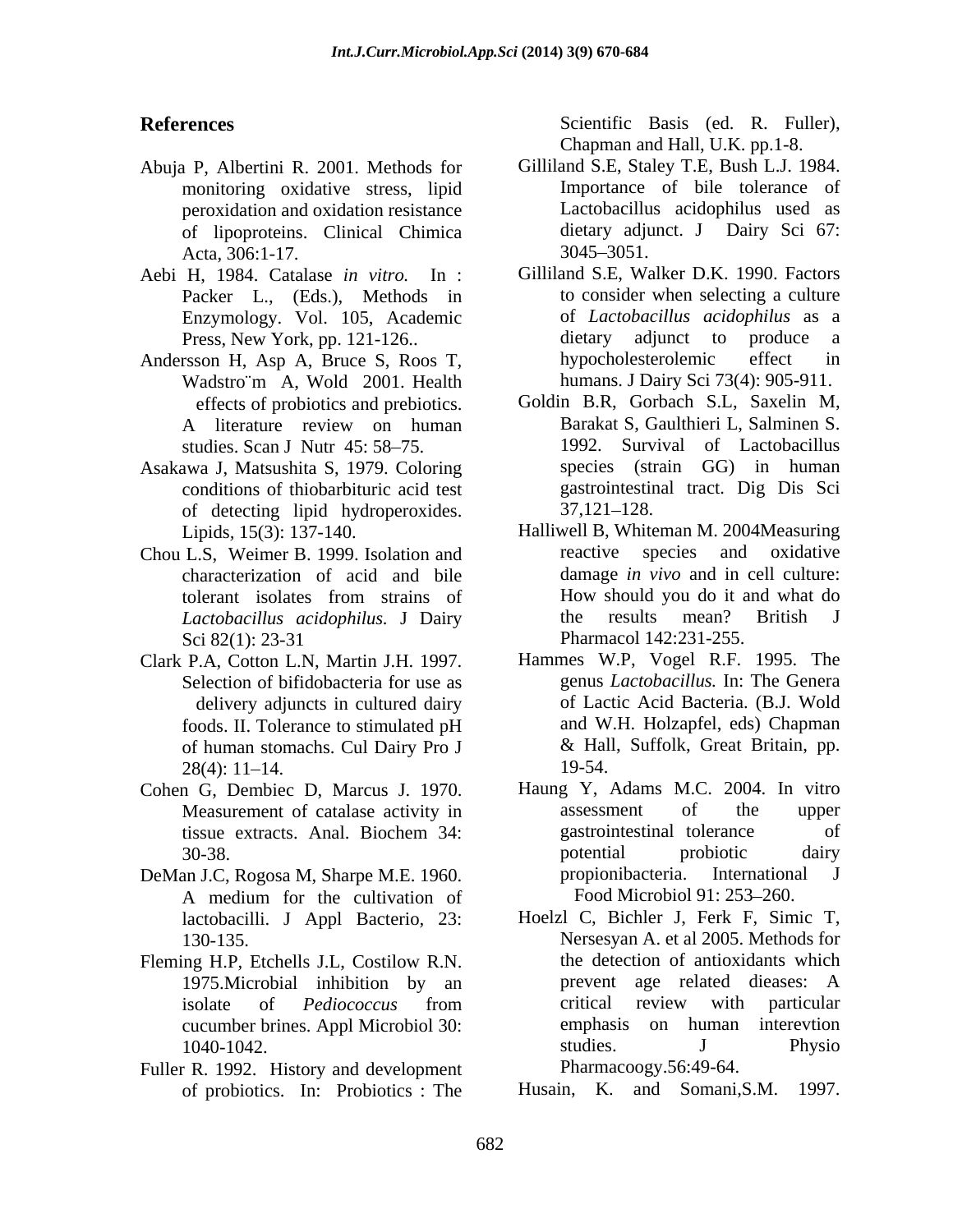Interaction of exercise training and Vihalemm T, Annuk H, Kairane C, chrnic ethanol ingestion on hepatic and plasma antioxidant system in rat.

- Kaizu H, Sasaki M,Nakajima H, deficient in vitamin E. J Dairy Sci
- Kapila,R.,Sebastian,R.,Varma,V.P.,Sharm fermented milks. Microbiology and Iretarion of exoting furnione (1, 100) Realism C, 100 and phase (1, 100) and phase a phase anisotical system incidents. In the coloring term of the state of the state of the state of the state of the state of the state of
- Kapila S, Sinha P.R, Singh S. 2007. containing *Lactobacillus casei* on
- Kapila S, Vibha, Sinha P.R. 2006. *Lactobacillus casei* ssp *casei*. Indian
- Kemgang, T S., Kapila, S., Venkatesa, S. Microbiol 117:303-319. 437.
- Kim H.S. 1988. Characterization of McFarland L, 2000. A review of evidences applied to dietary adjuncts. Cult
- Kivanc, M. 1990. Antagonistic action of Metchnikoff E. (1908). The prolongation lactic culture towards spoilage and
- Klaenhammer T.R. 1982. Microbiological preparation of *Lactobacillus* strains for use as dietary adjuncts. J Dairy Prot 61: 557–562.
- 

J.appl.Toxicol.,17(3):189-94. probiotics. International J Food lactobacilli strains as promising Microbiol 72(3): 215-224.

- SuzukiY.1993. Effect of antioxidative Lawrence R.A. Burk R.F. lactic acid bacteria on rats fed a diet 1976.Glutathione peroxidase activity 76: 2493-2499. BiochemBiophys Res Comm 71(4): Lawrence R.A, Burk R.F. selenium-deficient rat liver. BiochemBiophys Res Comm 71(4): 952-958.
- a,R.,Kapasiya,M.,Salingati,V.,Kapila Lin M.Y, Yen C.L. 1999. Reactive ,S.,Dang,A. 2013. Comparative activation of innate immunity on peroxidation product scavenging prolonged feeding of Lactobacilli ability of yoghurt organism. J Dairy Lin M.Y, Yen C.L. 1999. Reactive oxygen species and lipid Sci 82: 1629-1634.
- Immunology 57: 778 784. Liu Q, Raina A, Smith M, Sayre L, Perry Influence of feeding fermented milk carbonyls and alzeheimer disease. and non- fermented milk G. 2003. Hydroxynoneal, toxic Molecular aspects of medicine 24:305-313
- immune response in mice. Food Marklund S. Marklund S. 1974. & Agricult Immunol 18:75-82. Antioxidative and autooxidation of pyrogallol and a hypocholesterolemic effect of convenient assay for superoxide Marklund S, Marklund S. 1974. Involvement of superoxide dismutase anion radical in dismutase. Eur J Biochem 42: 469.
- J Medi Sci 60:361-370. Martini M.C, Bolweg G.L, Levitt M.D, P., Kapila. R. 2014. Cross-talk digestion by yoghurt h-galactosidase. between probiotic lactobacilli and Influence of pH and microbial cell host immune system. J Applied integrity. Am J Clin Nutr 45: 432– Savaiano D.A. 1987. Lactose Influence of pH and microbial cell integrity. Am J Clin Nutr 45: 432 437.
- lactobacilli and bifidobacteria as of health claims for biotherapeutic Dairy Prod J 23: 6-9. 12: 65–76. agents. Microbial Eco Heal &Dis.  $12: 65 - 76.$ 
	- of life. Putman Sons, New York.
- pathogenic microorganisms in food. Morata De Ambrosini V, Gonzalez S, Nahrung 34: 273. Pesce De Ruiz Holgando A, Oliver considerations in selection and walls of some strains of lactic acid G.1998 .Study of morphology of cell bacteria and related species. J Food Prot  $61: 557 - 562$ .
- Sci65: 1339. Ou C.C, Lu T.M, Tsai J.J., Yen J.H, Chen H.W, Lin M.Y. 2009 Antioxidative